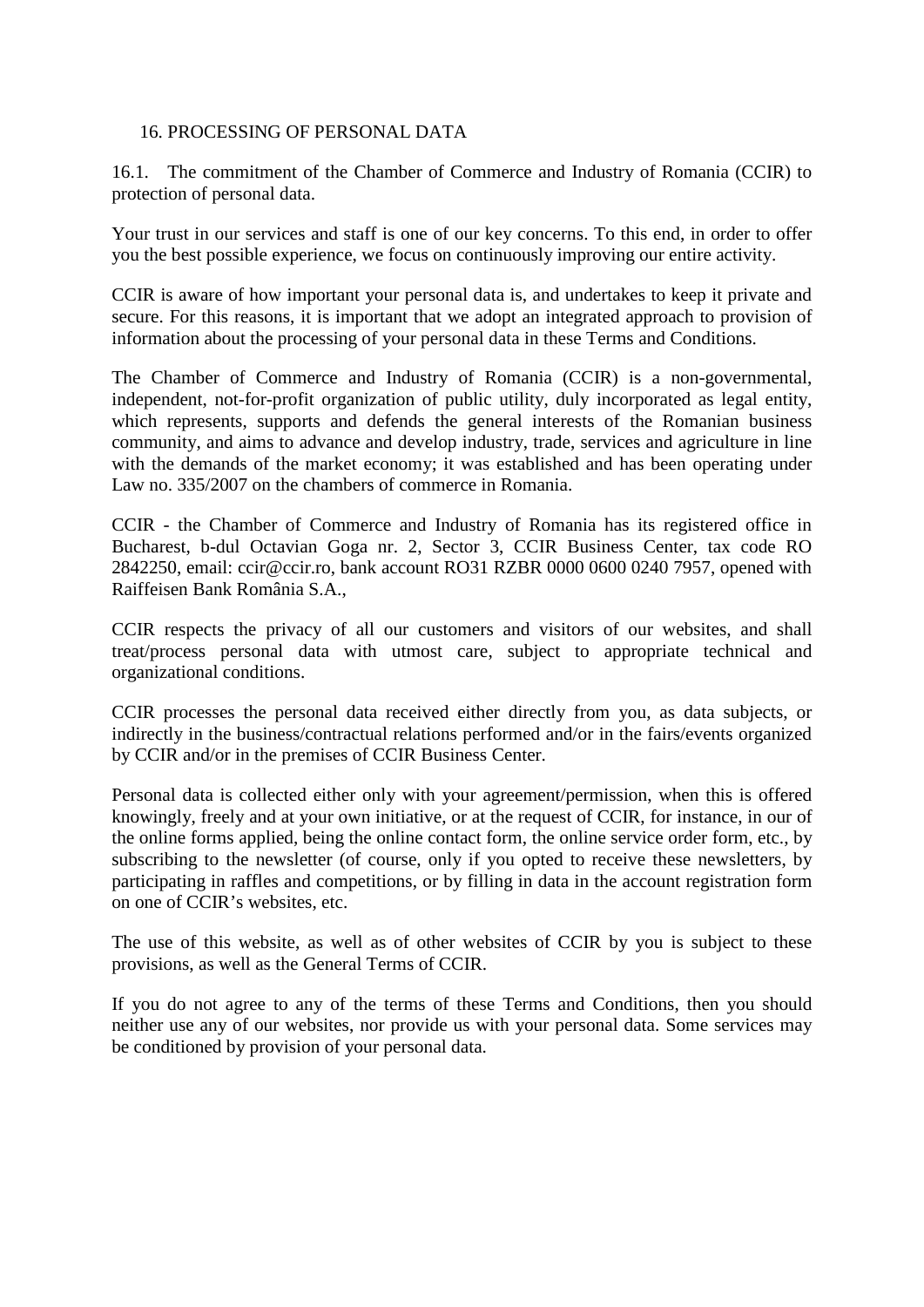CCIR shall not process your personal data unless this is required for attainment of the purposes below, and in observance of the data security and privacy measures.

16.2. What personal data is CCIR processing?

Personal data processing means any operation or set of operations that is carried out on your personal data with automated or non-automated means, such as: collection, recording, organization, structuring, storage, adaptation or alteration, retrieval, consultation, use, disclosure by transmission, dissemination or otherwise making available, alignment or combination, restriction, blocking, erasure destruction or archiving;

To access the websites of CCIR, you do not have to provide any personal data.

To carry out its statutory duties and pursue its current business, including performance of contracts, as well as to enforce the legal provisions, including those concerning protection of natural persons with regard to the processing of personal data and the free movement of such data (domestic legislation and Community-EU law), CCIR may ask for certain personal data.

To this end, CCIR shall process, among others, the following personal data: name and first name, phone/fax, domicile/residence address, email, profession, employer, IP address, bank account no., card expiry date, CVV2/CVC2 code, etc.

16.3. Who are the data subjects?

The (data) subjects the data of whom may be processed by CCIR, for the exclusive purposes above, are:

Natural persons who are (current, former or potential) customers of CCIR, visitors, general public, legal or conventional representatives/proxies thereof;

Representatives/proxies/business contacts (current, former or potential business/contractual partners, exhibitors, co-exhibitors, organizers, co-organizers, vendors, service providers, tenants, etc.) and those of public authorities/institutions.

16.4. Consequences of refusing to provide personal data

You, as data subject, are required to provide complete, updated and accurate data.

In order to be able to offer you the specific services of CCIR, you will be required to provide the personal data needed for provision of the respective services, but any refusal to provide such data may render impossible provision of the services of CCIR.

When you acquire a service provided by CCIR, as well as when you take part on the fairs/events/exhibitions organized by CCIR, we will collect personal data in connection with provision of the respective services. Furthermore, as visitor of the CCIR Business Center, we will collect personal data (image, data processed via video surveillance systems, etc.,) to fulfil our statutory duties and pursue our current business (legitimate interest).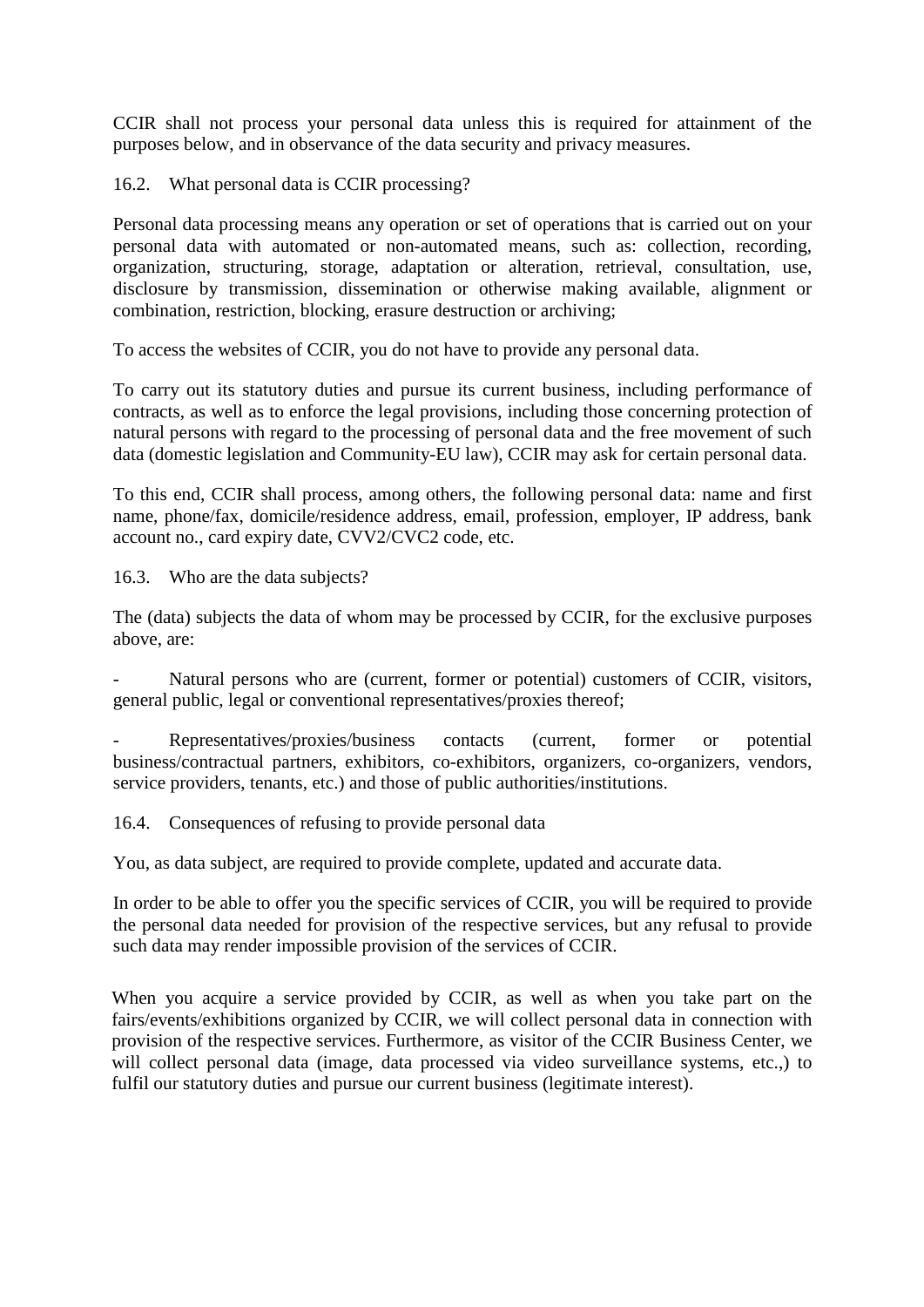16.5. By reading these provisions, and/or signing any document whereby personal data is provided to CCIR, or by providing personal data in view of accessing the services of CCIR or participating in/acquiring tickets for/payment the participation fee for participation in the events organized by CCIR or in the CCIR Business Center, data subjects are informed of and/or give their express consent (agree) to the processing of personal data in accordance with the legal provisions on protection of natural persons with regard to the processing of personal data and the free movement of such data (domestic legislation and Community-EU law).

When the data processing is no longer required for provision of the service, or performance of a statutory obligation, and there is no other legitimate interest of CCIR, data subject may object to such processing or may withdraw their previously given consent, such refusal being effective for the future. For instance, Data Subjects may withdraw their consent to the processing of data for marketing purposes at any time and without being required to provide reasons therefor. Once the consent withdrawal request has been addressed, the data subject shall no longer receive commercial information about the events/fairs/services offered by CCIR.

16.6. Which are the purposes of collecting personal data?

- Fulfilment of the statutory duties of CCIR;
- Organization of fairs, exhibitions, and other specialized events;
- Performance of the business/contractual activity of CCIR;
- Drawing up invoices for, and collecting the consideration of the services offered by CCIR;

Marketing, promotion, advertising of competitions, advertising lotteries, including submission of general or customized commercial offers; development and improvement of the services;

- Operational management;
- Management of the customer relations; commercial communication with customers/vendors by any means of communication;
- Compliance with the applicable legal provisions;
- Communication with public or of public interest bodies/authorities/institutions;
- Audit and inspection/supervisory activities;
- Archiving, statistical purposes;
- Debt collection/recovery of outstanding debts;
- Settlement of disputes, enforcement of court orders/judgments or arbitral awards, etc.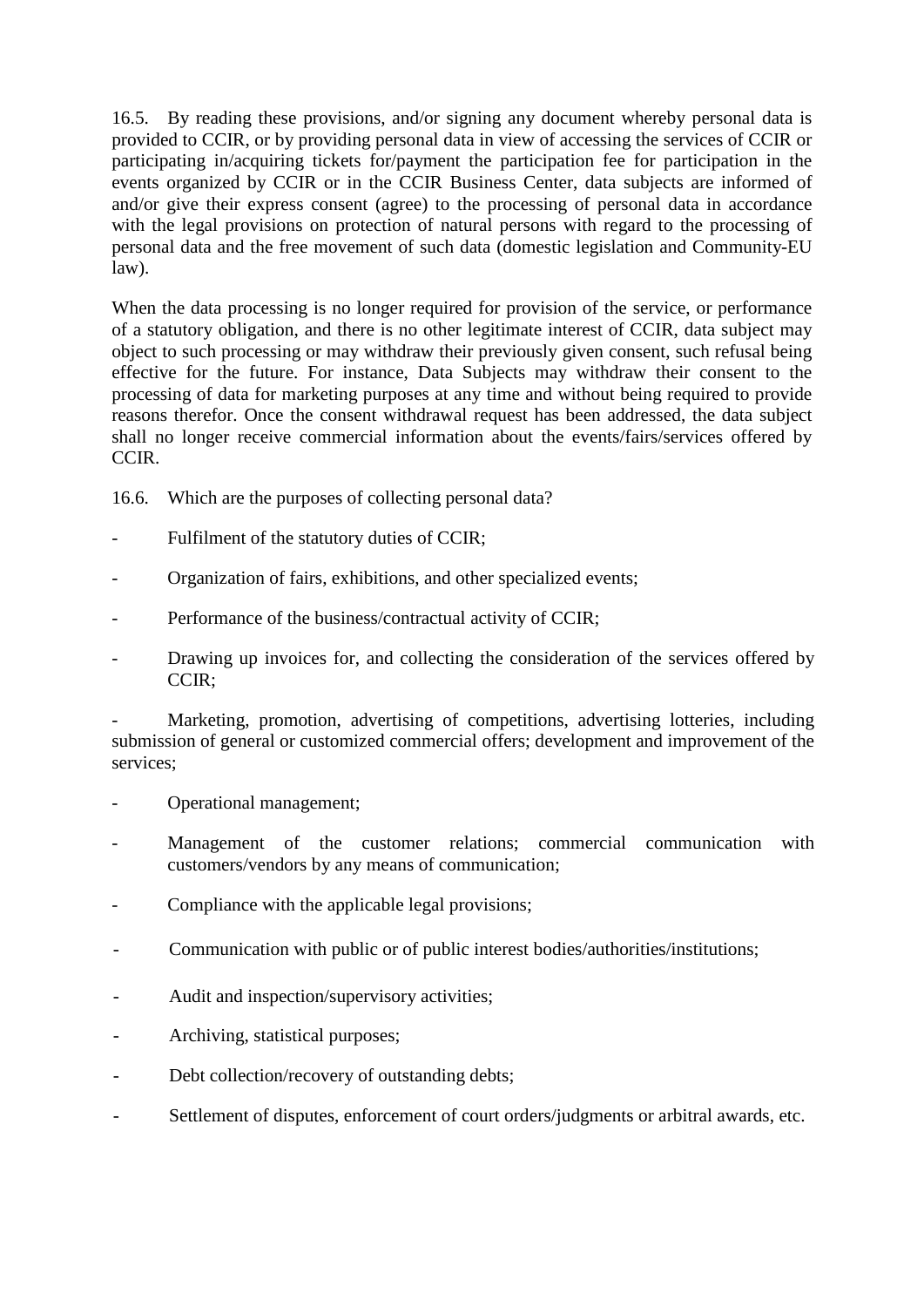CCIR shall treat all information collected from you as confidential, and shall not share this with third parties (except for organizers/co-organizers of events organized by CCIR or in the CCIR Business Center, and/or business partners, as defined below) without your express and prior consent.

16.7. Who are the recipients of your personal data?

The data recipients may be the very (data) subjects who provided the personal data, as follows:

Natural persons who are (current, former or potential) customers of CCIR, visitors, general public, legal or conventional representatives/proxies thereof (for performance of the business/contractual relations);

Exhibitors, co-exhibitors, organizers, co-organizers, tenants, vendors, providers and other legal entities which are business/contractual partners of CCIR, public authorities/institutions;

Recipients (other than the data subjects) of the data may also be:

Central and local public authorities, judicial authorities, police, prosecutor's office (within the limits of the legal provisions and/or further to express requests), banking company, bailiffs, insurers and reinsurers, market research organizations (for statistical purposes), etc.

Privacy of the personal data shall be ensured by CCIR, and this shall not be provided to any other third parties then the ones listed hereunder.

16.8. Processing of personal data for promotional (marketing) purposes

The personal data provided by the data subjects (such as: name and first name, email address, fax and mobile phone/landline no.) may be processed by CCIR in observance of their rights, in particular the right to information and objection, for the following purposes: marketing (including direct marketing), competitions, advertising lotteries, commercial communications for the services of CCIR, including those developed together with a partner of CCIR via any means of communication, including via electronic communication services. The personal data provided by data subjects may be used for promotional (marketing) purposes and for the products and services of other partners of CCIR, in observance of the rights of the data subjects.

When CCIR intends to use your data for direct marketing purposes (further to an option of the data subjects in this respect), the data subjects will be informed in advance thereof. Data subject may exercise their right to prevent such processing by ticking the respective boxes in the forms/documents used to collect personal data.

Irrespective of the situation, if you want to terminate the processing by CCIR of your personal data, we can expressly ask us to end any processing whatsoever thereof. Furthermore, if you do not want to receive newsletters or information materials from CCIR anymore, you can opt-out by using the "Unsubscribe" button.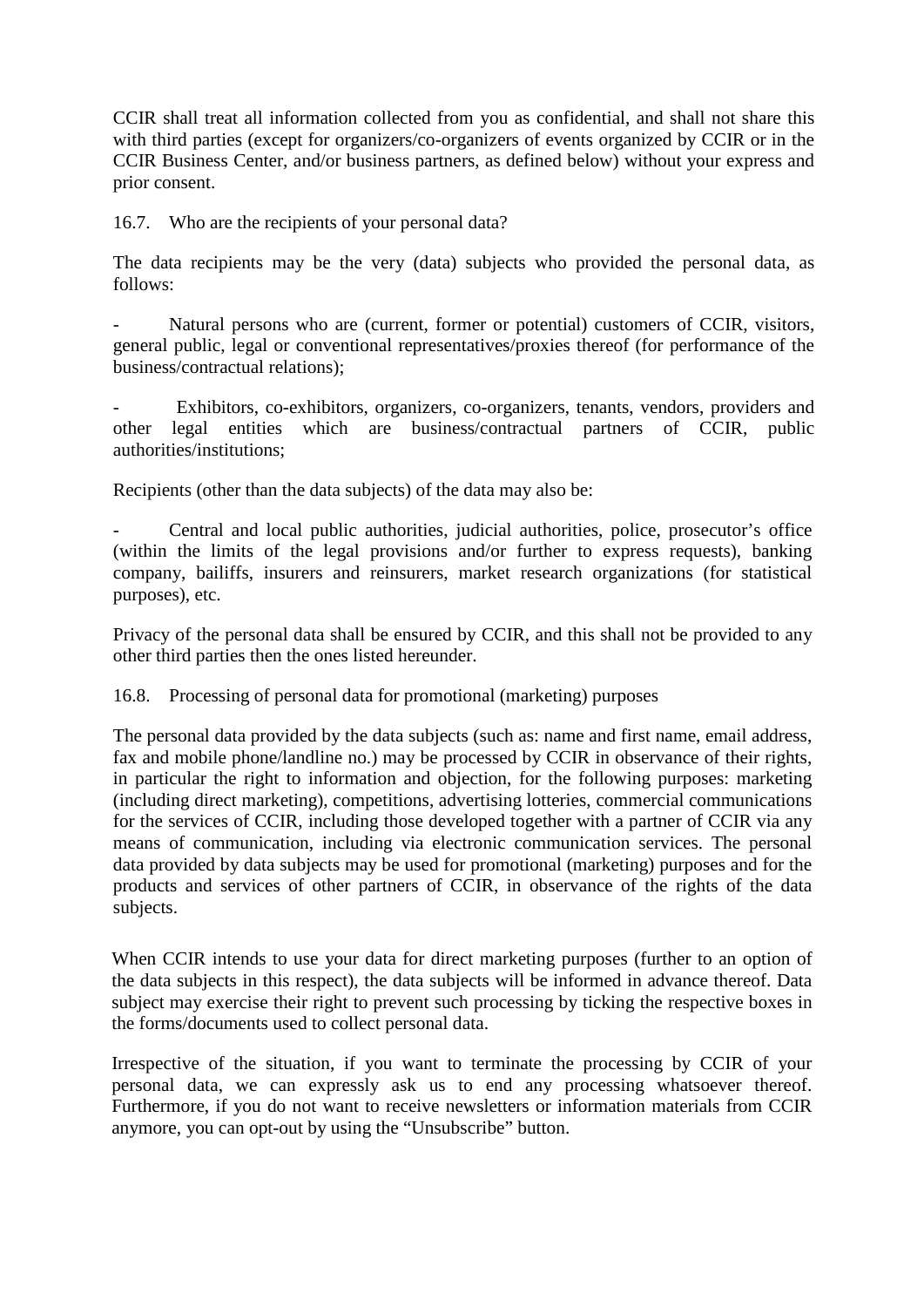16.9. In your relation with CCIR, pursuant to the applicable legal provisions, you have the following rights: right of access, right to rectification, right to erasure, right to restriction of processing, right to data portability, and right to object and automated individual decisionmaking.

16.10. Duration of the personal data processing

To achieve the indicated purpose, CCIR shall process the personal data throughout the entire duration of its activities, until the data subject or the legal representative thereof expresses the right to object/erasure (unless CCIR processes the personal data under a legal obligation or proves a legitimate interest). After the end of personal data processing for the purposes of its collection, if the data subject or the legal representative thereof does not express the right to object/erasure, pursuant to the law, this data shall be archived by CCIR during the period of time set out under the internal procedures of CCIR and/or shall be destroyed.

16.11. What safeguards are applied to protect your personal data?

To achieve the indicated purpose, CCIR shall process the personal data throughout the entire duration of performance of its duties, until the data subject or the legal representative thereof expresses the right to object/erasure (unless CCIR processes the personal data under a legal obligation or proves a legitimate interest). After the end of personal data processing for the purposes of its collection, if the data subject or the legal representative thereof does not express the right to object/erasure, pursuant to the law, this data shall be archived by CCIR during the period of time set out under the internal procedures of CCIR and/or shall be destroyed.

To prevent the unlawful use of personal data, as well as any potential abuses, we apply security methods and technologies, together with appropriate policies and work procedures, in order to protect the personal data collected.

However, full security of the data sent via Internet can never be guaranteed. While CCIR deploys its best efforts to have the personal data protected, the security of the data sent to the websites of CCIR cannot be absolutely guaranteed. Any data transmission shall be at the risk of the data subjects. Once the personal data has been received, CCIR applies strict safety procedures and measures against unlawful or unauthorized use, destruction, accidental loss or disclosure of personal data.

Security of banking data.

For card payments (for instance, only acquisition of tickets), the transactions will be supported by the online payment solutions offered by third authorized parties in relation with CCIR. To remove the risk that the personal data ends up in possession of, and is used abusively/unlawfully by unauthorized persons, the third parties authorized in the relation with CCIR guarantee the lawfulness and security of the personal data (card number, expiry date, etc.) and of the IT systems used.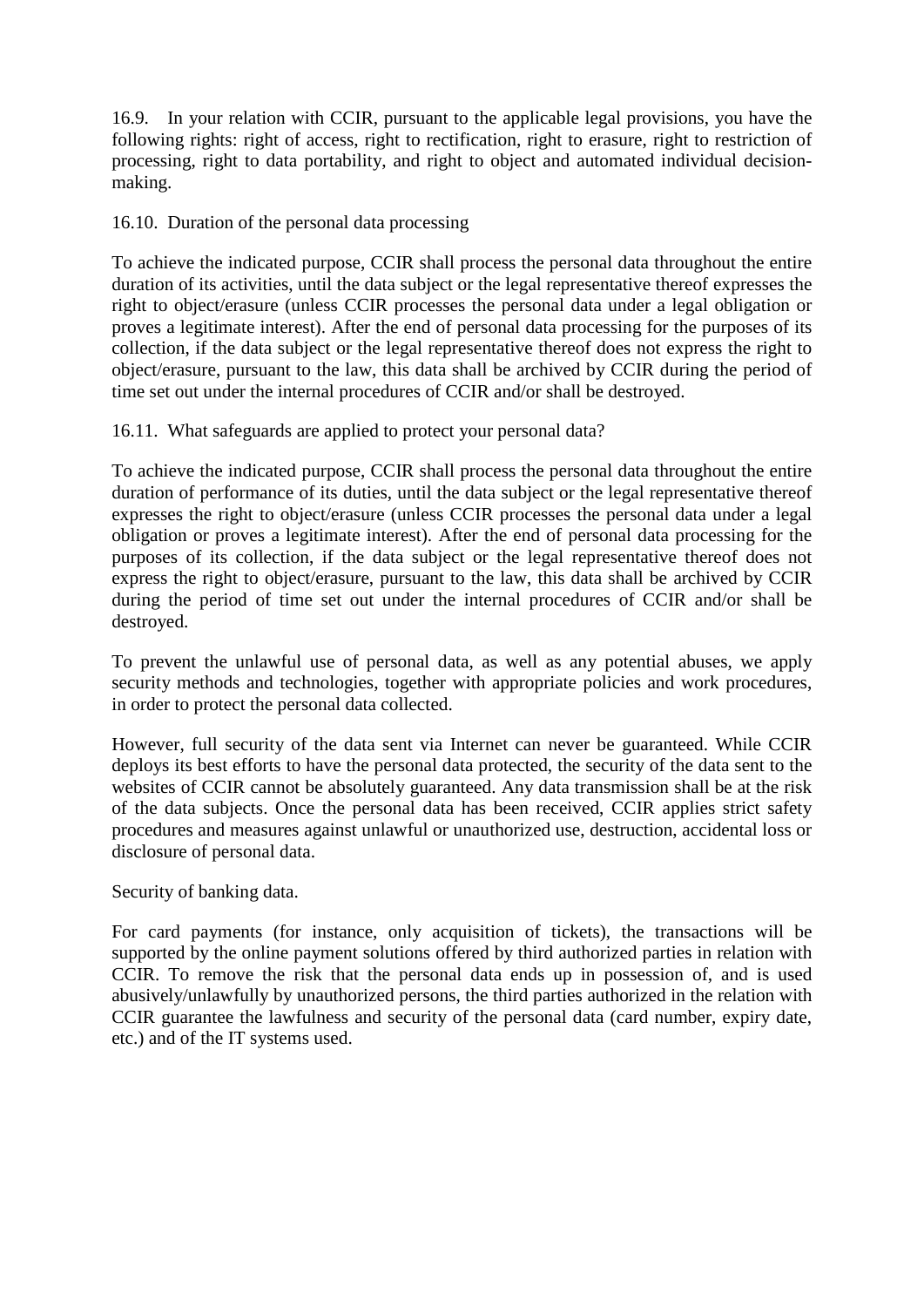16.12. Conditions for transfers of personal data outside the EU and the European Economic Area

The transfers of data outside the EU and the European Economic Area are only possible subject to the conditions laid down under the specific domestic and EU legislation on the protection of natural persons with regard to the processing of personal data and on the free movement of such data.

## 16.13. Which are your rights?

By reading this document, the Data Subjects have been informed of their rights, pursuant to the applicable legal provisions, namely: right of access, right to rectification, right to erasure, right to restriction of processing, right to data portability, and right to object and automated individual decision-making. Furthermore, when processing is based on consent, the data subjects have the right to withdraw their consent at any time by written request sent to CCIR, subject to the applicable legislation, without affecting the lawfulness of processing based on consent before its withdrawal.

Similarly, the data subjects have the right to object at any time, free of charge and without providing reasons to processing of personal data for direct marketing purposes using, if applicable, the unsubscribe function included in the marketing materials.

For all the other purposes, the data subjects have the right to object at any time and free of charge to processing of the personal data provided to CCIR, indicating the data and purpose considered, but only on grounds relating to their particular situation, unless CCIR demonstrates compelling legitimate grounds for the processing which override the interests, rights and freedoms of the data subject or for the establishment, exercise or defence of legal claims. In case of an ungrounded objection, CCIR is entitled to continue processing the respective data.

By reading this document, the data subjects have learned of and acknowledge the fact that the personal data provided to CCIR is decisive for accessing of the services offered by CCIR and/or performance of the business/contractual relations.

Where the data subjects, either directly or by representative, exercise the abovementioned rights in a manifestly unfounded or excessive manner, in particular because of their repetitive character, CCIR may either:

- charge a reasonable fee taking into account the administrative costs of providing the information or communication or taking the action requested; or

refuse to act on the request.

Furthermore, when the data subjects, either directly or by representative, exercise the right to object in a manifestly unfounded or excessive manner, in particular because of their repetitive character, CCIR is entitled to deem the Contract concluded with the CCIR Customer terminated by operation of the law, without further formalities or any court intervention, except for prior notice.